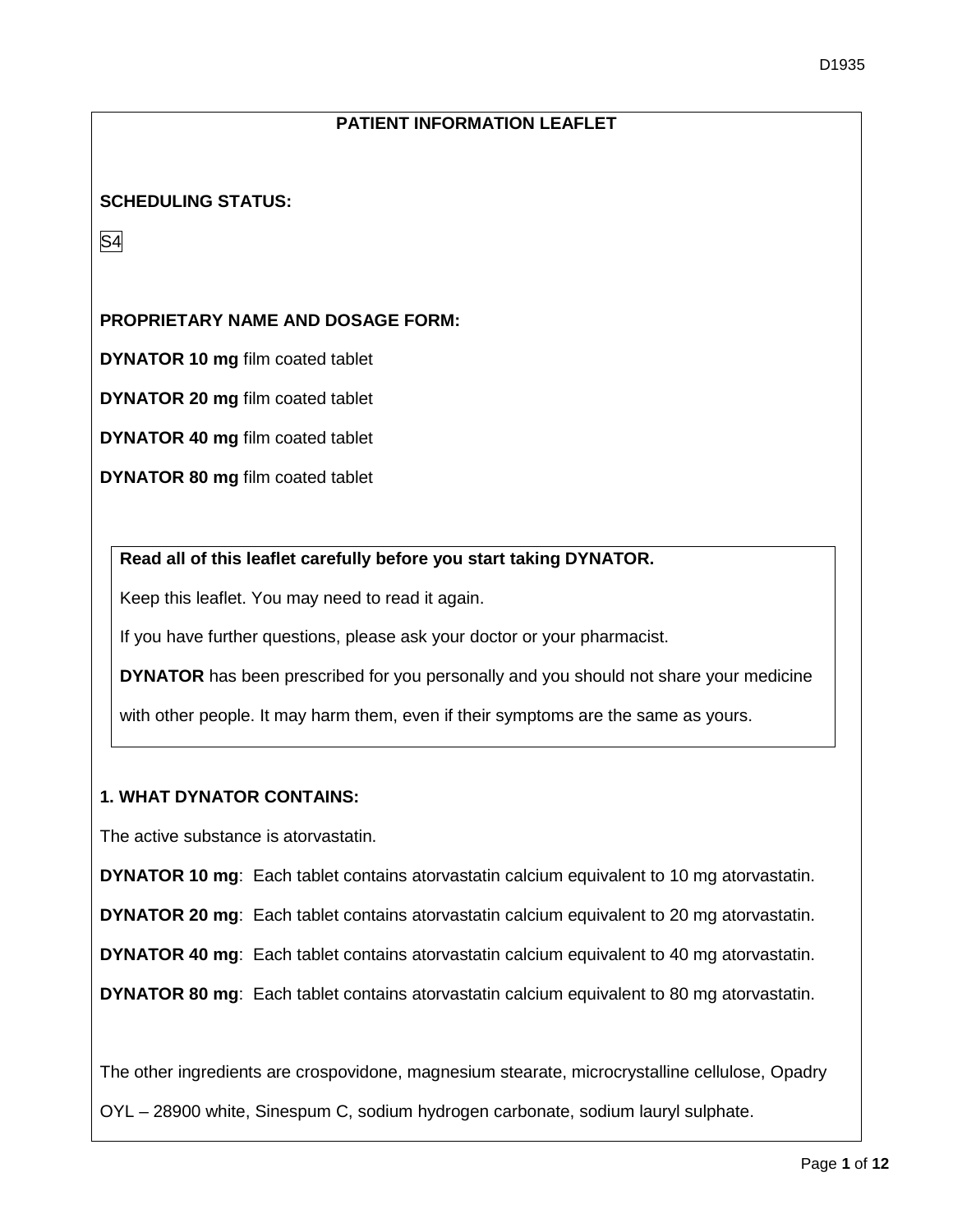Contains 0,02 % *w/w* butylhydroxyanisole, as a preservative.

Contains sugar.

**DYNATOR 10 mg:** 65,01 mg lactose monohydrate, 3,88 mg sucrose per tablet.

**DYNATOR 20 mg**: 130,02 mg lactose monohydrate, 7,77 mg sucrose per tablet.

**DYNATOR 40 mg:** 260,03 mg lactose monohydrate, 15,53 mg sucrose per tablet.

**DYNATOR 80 mg:** 520,05 mg lactose monohydrate, 31,07 mg sucrose per tablet.

## **2. WHAT DYNATOR IS USED FOR:**

**DYNATOR** is used in adults:

- To lower the cholesterol in your blood. **DYNATOR** is prescribed if your cholesterol does not come down enough with exercise and a low-fat diet alone.
- For the prevention of heart disease in patients who are at an increased risk of heart disease such as smoking, high blood pressure, diabetes, low HDL-C (low levels of good cholesterol) or those with a family history of heart disease.
- For the prevention of incidents that may cause damage to the heart in patients who already have heart disease or high cholesterol.
- **DYNATOR** is also used in combination with other medicine to lower your cholesterol.

**DYNATOR** is used in children, 10 to 17 years of age to lower the cholesterol in your blood.

## **3. BEFORE YOU TAKE DYNATOR:**

### **Do not take DYNATOR:**

- If you are hypersensitive (allergic) to atorvastatin or to any of the other ingredients of **DYNATOR** (see **WHAT DYNATOR CONTAINS**).
- If you have an acute or chronic liver disease including cirrhosis.
- If you have had any unexplained abnormal blood tests for liver function.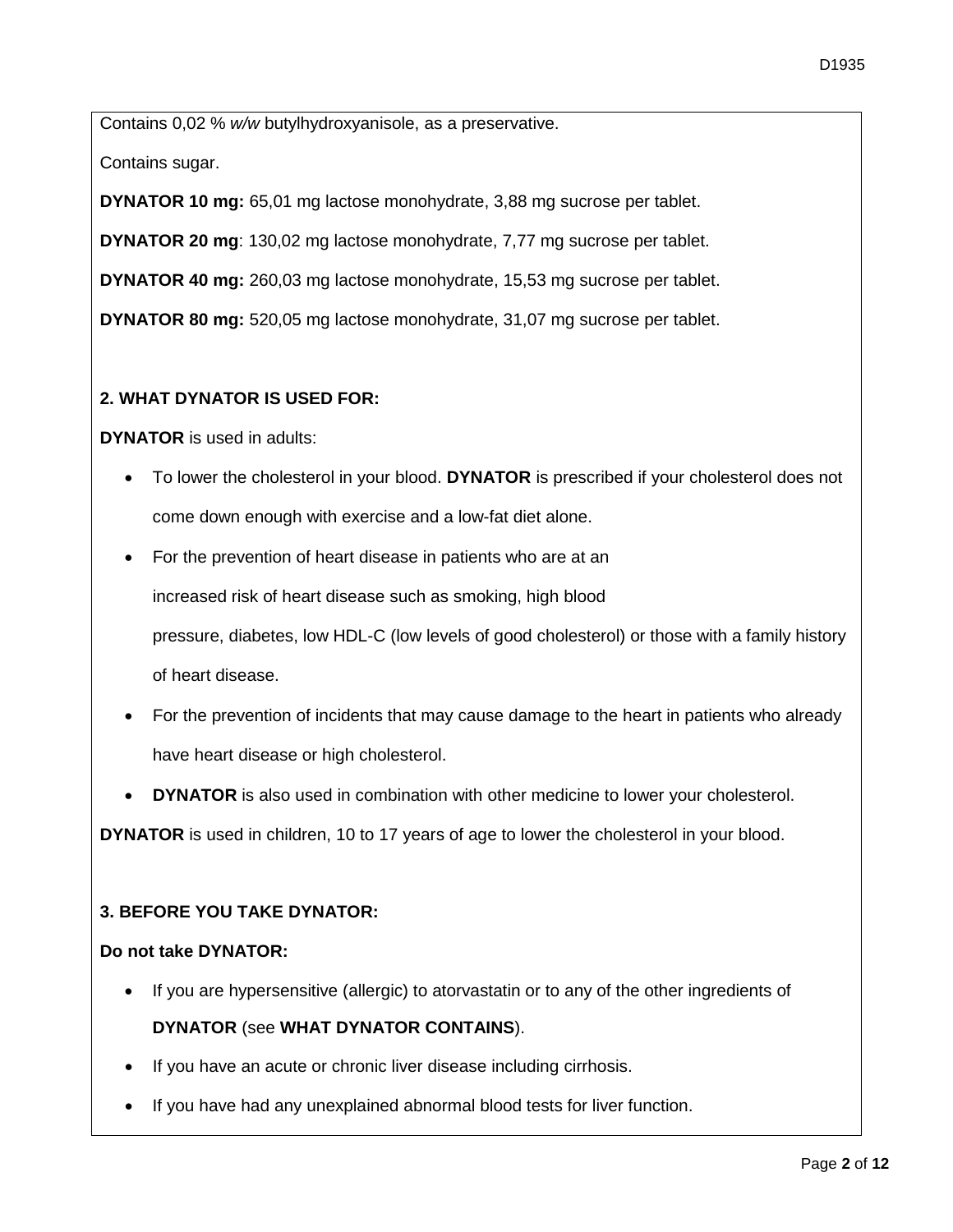- If you are pregnant or breastfeeding your baby (see **Pregnancy and breastfeeding)**.
- If you are using rifampicin (to treat tuberculosis or TB), diltiazem (to treat heart rhythm disorders) or have a habit of consuming large amounts of grapefruit.
- If you have porphyria (a rare hereditary disease affecting the blood pigment with symptoms such as dark urine and extreme sensitivity of the skin to light).

## **Take special care with DYNATOR:**

- If you have a history of liver disease, as **DYNATOR** may affect the enzyme levels in your liver.
- If you are taking large amounts of alcohol.
- If you have had repeated or unexplained muscle weakness, aches or pains (especially in the shoulders, thigh or lower back) or a personal history or family history of muscle problems.
- If you have had previous muscular problems during treatment with other lipid-lowering medicines (e.g. other '-statin' or 'fibrate' medicines).
- If your liver or kidney function is impaired.
- If you are suffering from a severe infection.
- If you have low blood pressure.
- If you are recovering from major surgery or trauma.
- If you have uncontrolled seizures (fits/convulsions).
- If you just had an organ transplant and are taking medicine to prevent transplant rejection.
- Before having any surgery (including dental surgery), tell your doctor or dentist in charge that you are taking **DYNATOR.**
- If you are taking medicines called protease inhibitors (used in the treatment of HIV and hepatitis) as these medicines may affect the way **DYNATOR** works.
- If you have had a previous stroke with bleeding into the brain, or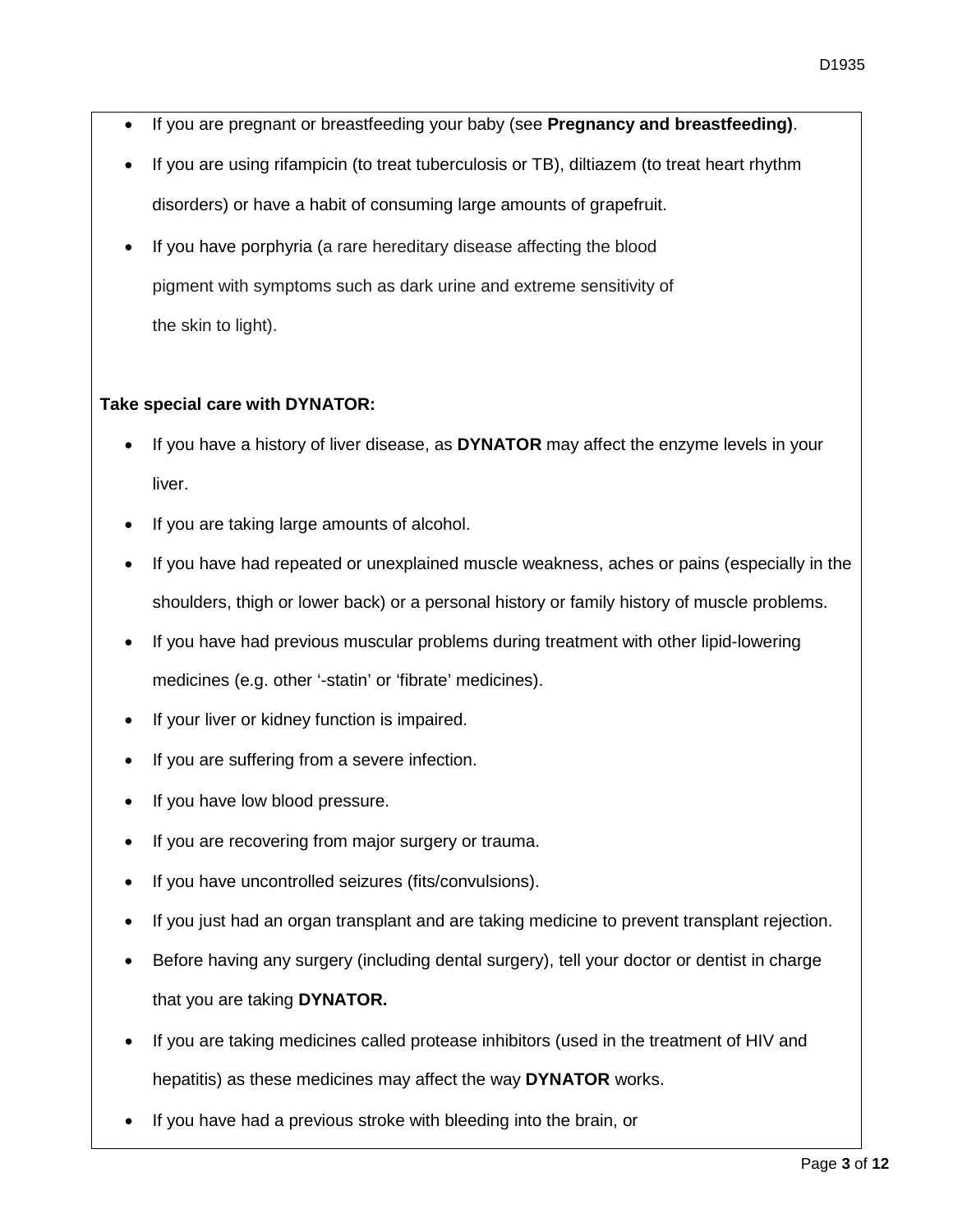have small pockets of fluid in the brain from previous strokes,

as high doses of **DYNATOR** (80 mg) may increase the risk of stroke.

- If you have a lung disorder, as **DYNATOR** may worsen these conditions (see **SIDE EFFECTS**).
- If you have diabetes or at risk of developing diabetes, as your doctor may increase the frequency of your blood sugar monitoring.
- If you take an antibiotic eyedrop or use a cream containing fusidic acid.

Your doctor may request tests to monitor your condition before and/or during treatment.

# **Taking DYNATOR with food and drink:**

Drinking too much alcohol may change the way **DYNATOR** affects your body. You should not drink alcoholic beverages on a daily basis or take more than 1 or 2 drinks at any time. Before prescribing medicines to lower your cholesterol, your doctor will probably try to control your cholesterol by prescribing a personal diet for you. Such a diet will be lower in total fat, particularly saturated fat, and dietary cholesterol. **DYNATOR** will only be effective when a scheduled diet is properly followed.

Do not take grapefruit juice while taking **DYNATOR**, as this will result in higher levels of **DYNATOR** in your blood.

**DYNATOR** can be taken with or without meals.

# **Pregnancy and breastfeeding:**

**Do not** take **DYNATOR** if you are pregnant, planning to become pregnant or breastfeeding. Whilst taking **DYNATOR** you need to ensure that you use adequate contraception and do not fall pregnant,

If you are pregnant or breastfeeding your baby, please consult your doctor, pharmacist or other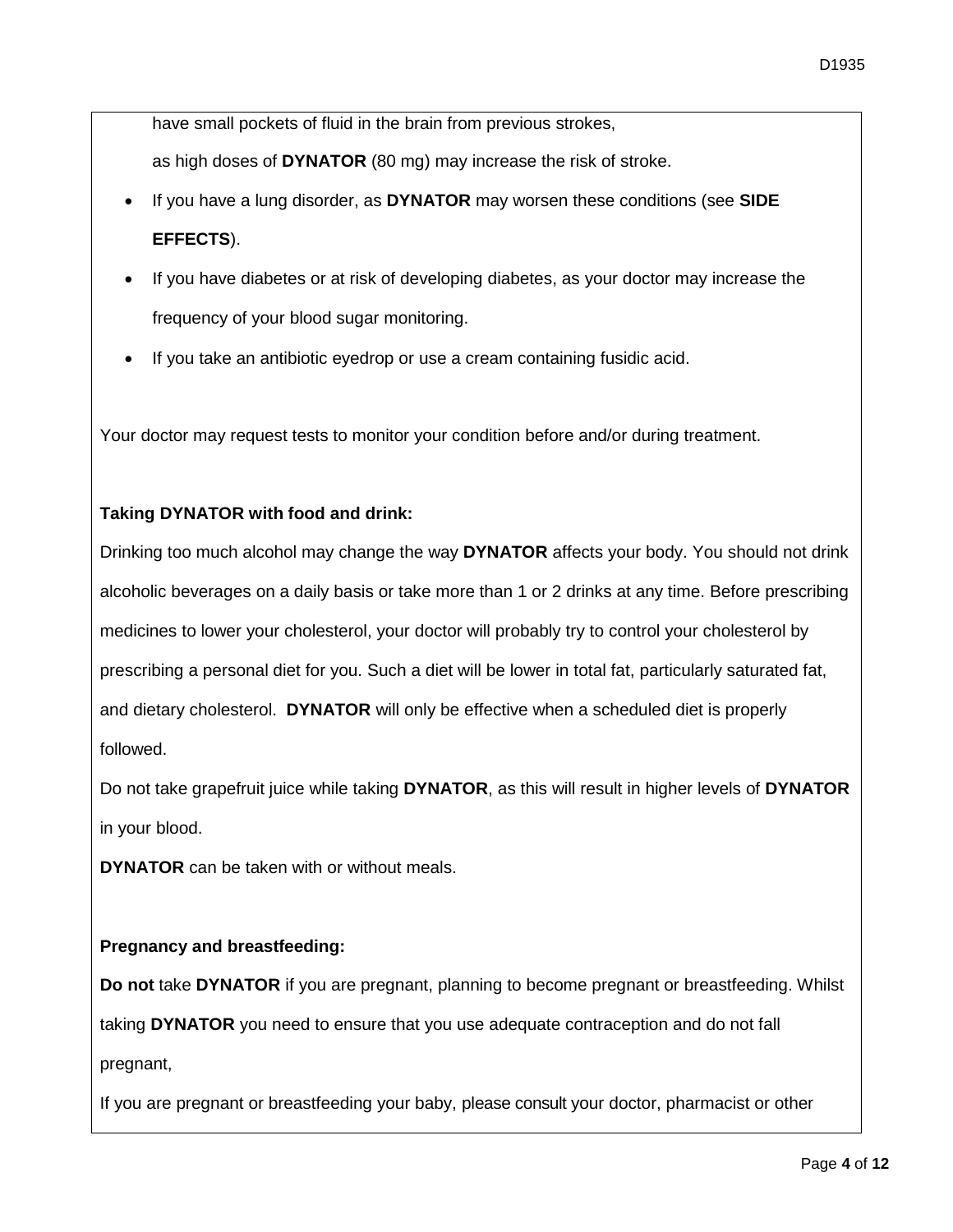healthcare professional for advice before using **DYNATOR**.

If you are planning pregnancy, you need to allow at least one month to pass after having stopped **DYNATOR** treatment.

## **Driving and using machinery:**

Do not operate machinery or drive a vehicle until you know how **DYNATOR** affects you, as these tablets may cause nausea, headache and dizziness.

## **Important information about some of the ingredients of DYNATOR:**

**DYNATOR** contains lactose. Patients with the rare hereditary conditions of lactose or galactose intolerance should not take **DYNATOR**.

If you have been told by your doctor that you have an intolerance to some sugars, contact your doctor before taking **DYNATOR.** 

**DYNATOR** contains lactose and sucrose which may have an effect on the control of your blood sugar if you have diabetes mellitus.

## **Taking other medicines with DYNATOR:**

Always tell your healthcare provider if you are taking any other medicine.

(This includes complementary or traditional medicines.)

**DYNATOR** may interact with the following medicines:

- Rifampicin (used to treat TB) may affect the way **DYNATOR** works.
- Some calcium channel blockers used for angina or high blood pressure, e.g. amlodipine,

diltiazem may affect the way **DYNATOR** works and your condition will need to be monitored.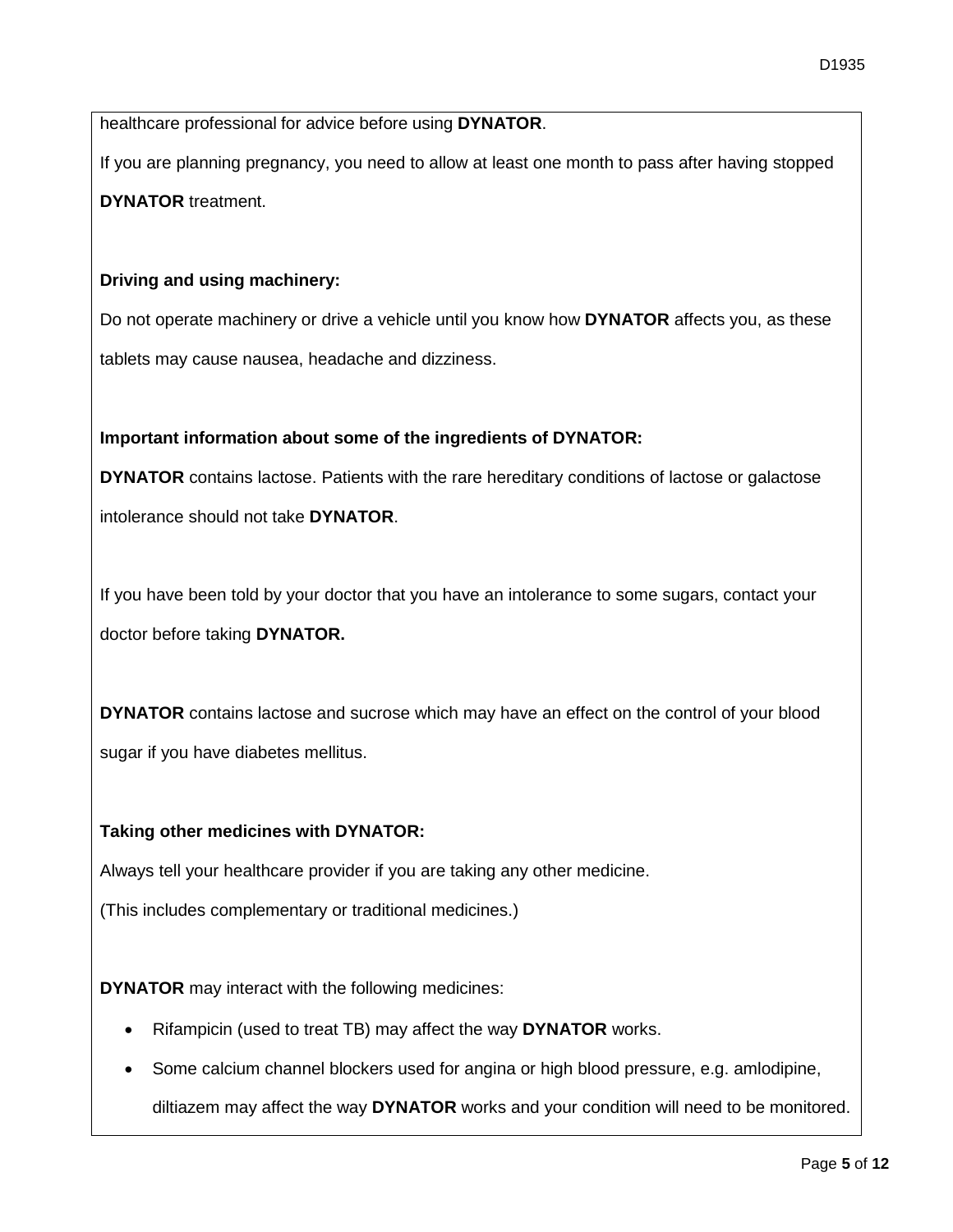- Ciclosporin (medicine used after organ transplant) or delavirdine (an anti-retroviral medicine). Your dose of **DYNATOR** may need to be reduced and your condition monitored.
- Itraconazole, ketoconazole, fluconazole, voriconazole, clotrimazole or posaconazole (antifungal treatment). Your dose of **DYNATOR** may need to be reduced and your condition monitored.
- Erythromycin, telithromycin and clarithromycin (antibiotics) may increase the effects of **DYNATOR**.
- Medicines used in the treatment of HIV (such as indinavir, ritonavir, lopinavir, atazanavir, darunavir, saquinavir, tipranavir, efavirenz or combination treatment of these medicines) may affect the way **DYNATOR** works.
- Niacin (Vitamin B3) used to treat high cholesterol may increase the risk of muscular side effects (see **SIDE EFFECTS**).
- Other medicines used to reduce cholesterol levels (such as gemfibrozil, other fibrates, colestipol, ezetimibe) may increase the risk of unwanted skeletal and muscular side effects (see **SIDE EFFECTS**).
- Fusidic acid (an antibiotic) as taking **DYNATOR** at the same time is not recommended and treatment with **DYNATOR** may need to be stopped (see **Take special care with DYNATOR**).
- Medicines to regulate your heart rhythm e.g. digoxin, verapamil, amiodarone, ranolazine may affect the way **DYNATOR** works and your condition will need to be monitored.
- Cimetidine (used for heartburn or stomach ulcers) has no effect on **DYNATOR**.
- Antacids (indigestion products containing aluminium or magnesium) may affect the way **DYNATOR** works.
- Warfarin (medicine that prevents the blood from forming clots) as your doctor will want to monitor your condition.
- Cholestyramine (medicine to treat high cholesterol or diarrhoea).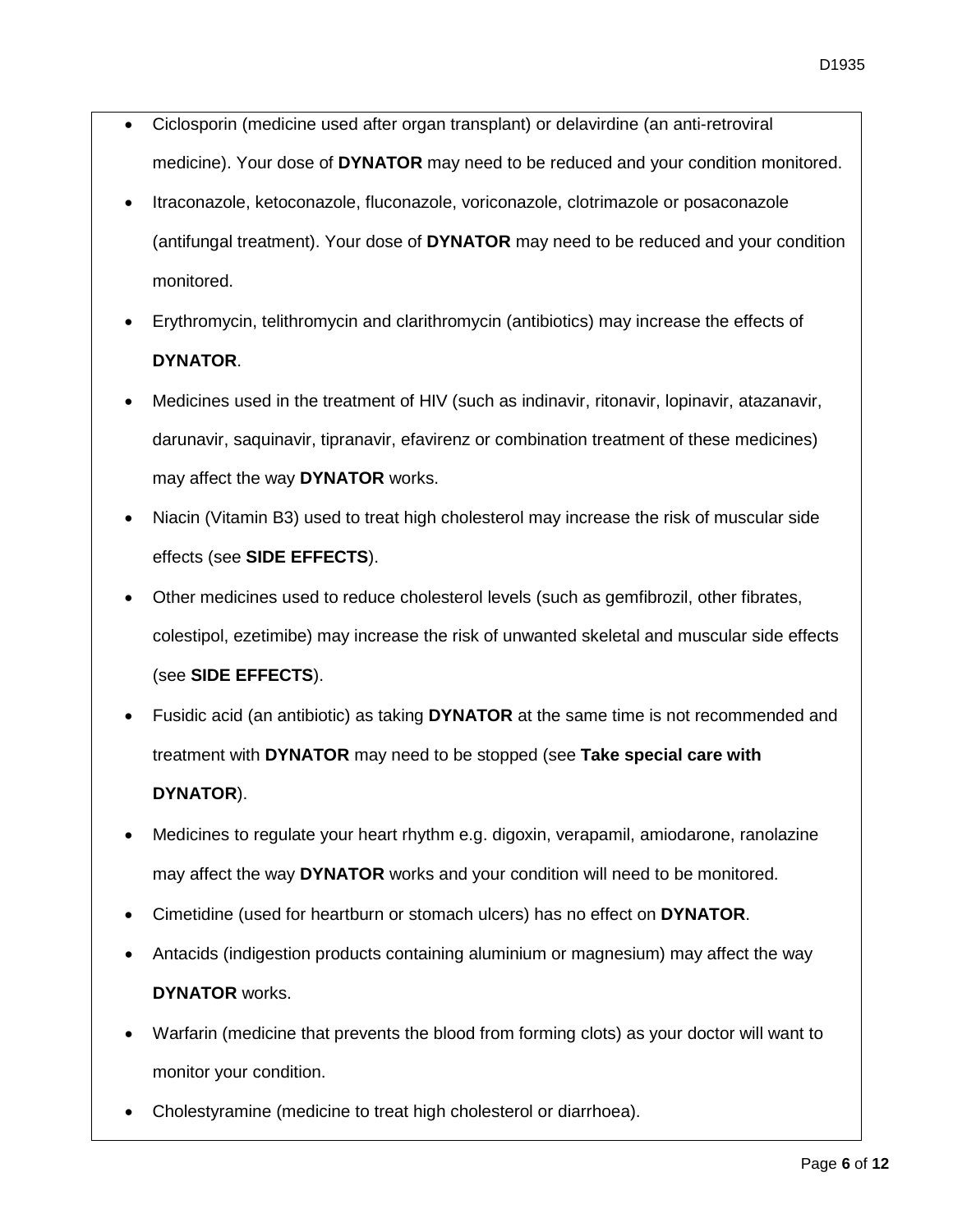- Oral contraceptives, as **DYNATOR** may reduce the effects of some contraceptive tablets.
- Other medicines known to interact with **DYNATOR** include stiripentol (an anticonvulsant for epilepsy), phenazone (a painkiller), colchicine (used to treat gout), boceprevir or telaprevir (used to treat liver disease such as hepatitis C), nefazondone or St John's Wort (medicines used for depression), and dose adjustments or careful monitoring may be required.

## **4. HOW TO TAKE DYNATOR:**

Do not share medicines prescribed for you with any other person. Always take **DYNATOR** exactly as your doctor has instructed you. You should check with your doctor or pharmacist if you are unsure.

The dosage will be different for different patients.

**DYNATOR** can be taken with or without meals.

Before starting treatment, your doctor will place you on a low-cholesterol diet, which you should maintain during therapy with **DYNATOR**.

## *Adult dose*:

The usual starting dose is 10 mg at any time of the day with or without food.

Your doctor may increase your dosage to a maximum of 80 mg daily at intervals of 4 weeks. The dosage will depend on your condition and your response to the treatment.

# *Children (10-17 years of age):*

The usual starting dose is 10 mg at any time of the day.

Your doctor may increase your dosage to a maximum of 20 mg daily at intervals of at least 4

weeks.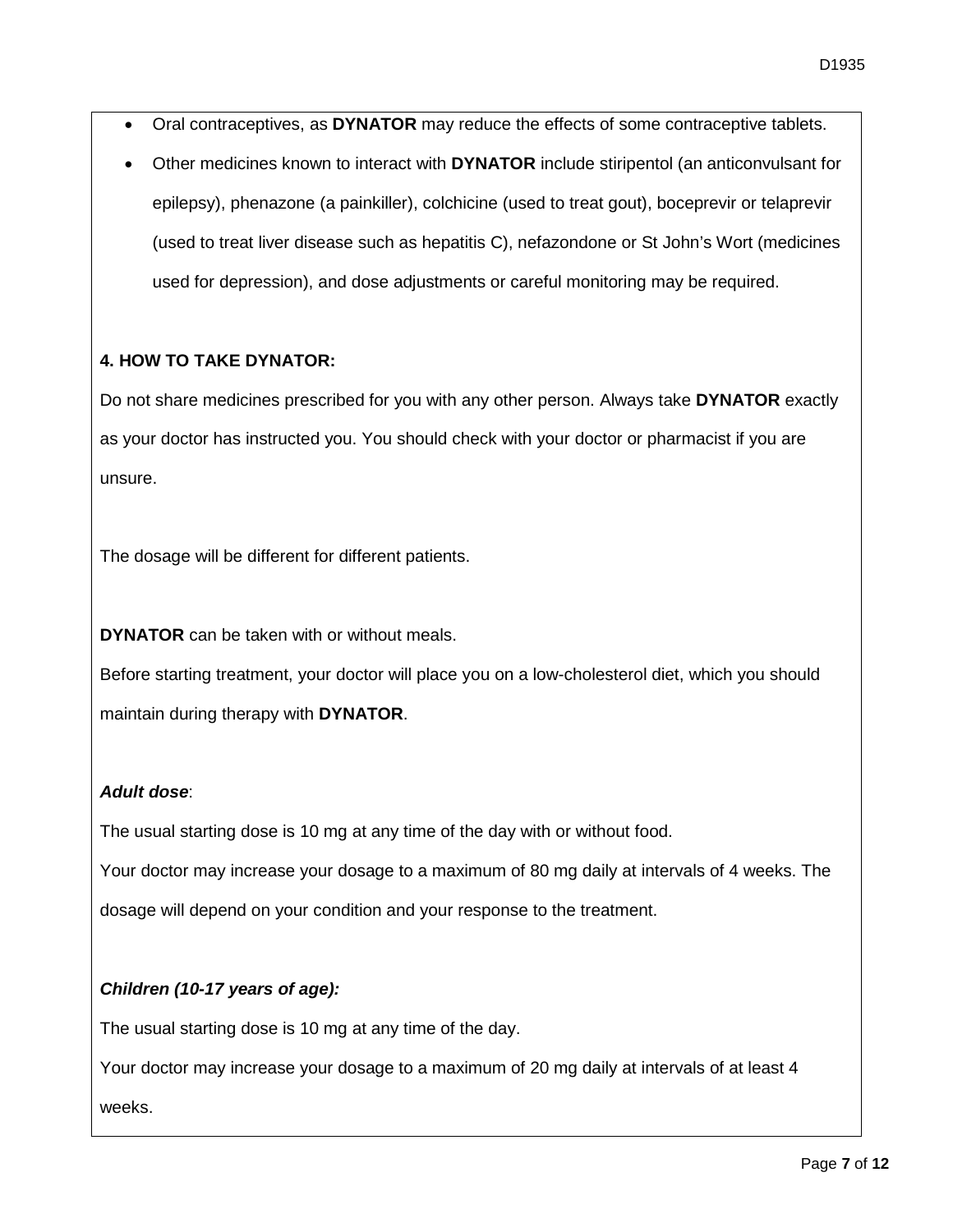If you have the impression that the effect of **DYNATOR** is too strong or too weak, tell your doctor or pharmacist.

#### **If you take more DYNATOR than you should:**

In the event of an overdose, consult your doctor or pharmacist immediately. If neither is available, contact the nearest hospital or poison control centre.

Take this leaflet and any remaining tablets with you, so that the doctor knows what you have taken.

### **If you forget to take a dose of DYNATOR:**

If you miss a dose, take it as soon as you remember. Do not take **DYNATOR** if it has been more than 12 hours since you missed your last dose. Wait and take the next dose at your regular time. Do not take a double dose to make up for forgotten individual doses.

### **Effects when treatment with DYNATOR is stopped:**

It is important that you continue the course of treatment. Do not stop taking **DYNATOR** unless your doctor tells you to do so.

## **5. POSSIBLE SIDE EFFECTS:**

**DYNATOR** can have side effects. Not all side effects reported for **DYNATOR**

are included in this leaflet. Should your general health worsen, or if you

experience any untoward effects while taking **DYNATOR,** please consult your healthcare provider for advice.

If any of the following happens, stop taking **DYNATOR** and tell your doctor immediately or go to the

casualty department at your nearest hospital: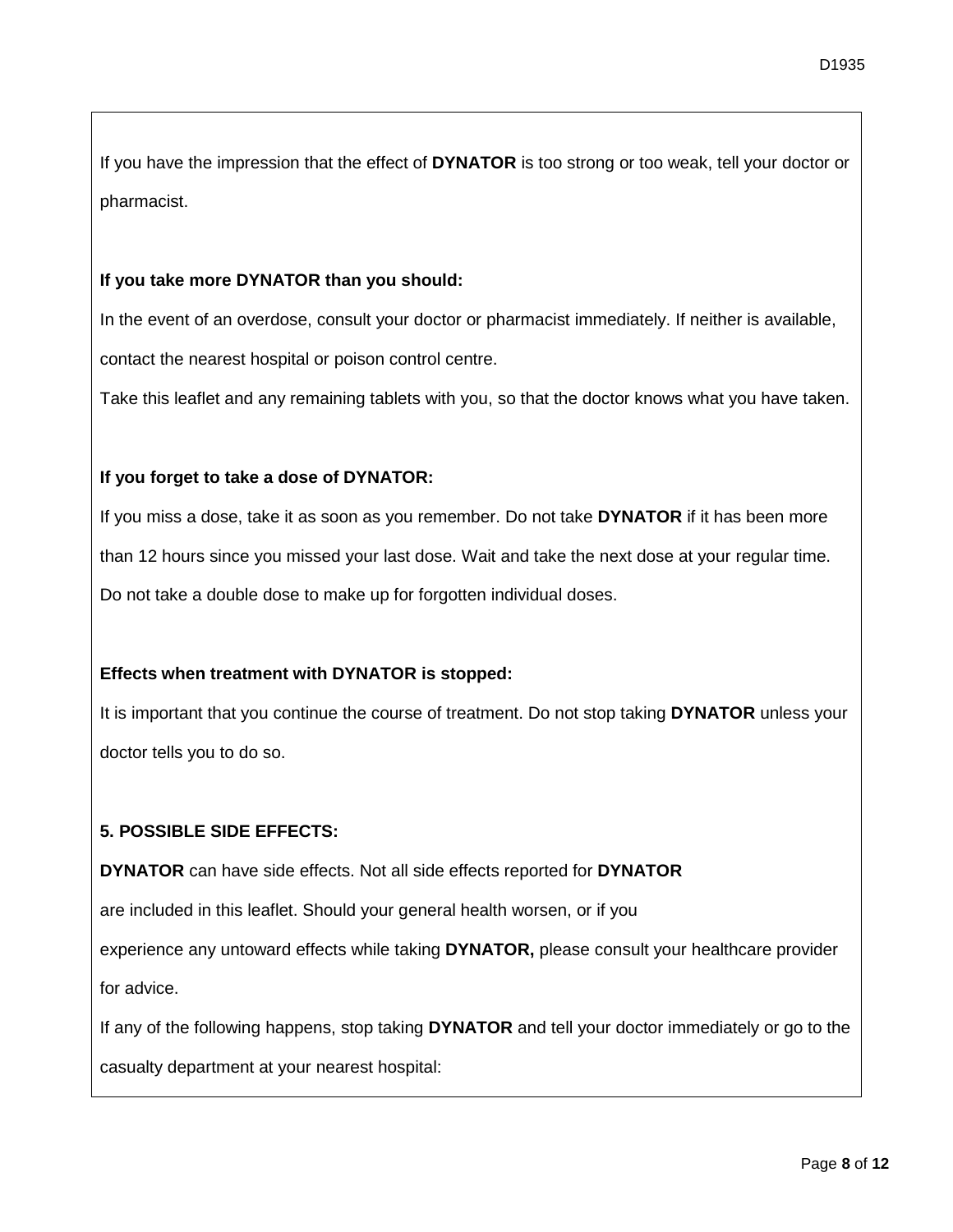- swelling of the hands, feet, ankles, lips, mouth or throat which may cause difficulty in breathing
- rash or itching.

These are all very serious side effects. If you have them, you may have had a serious allergic reaction to **DYNATOR**. You may need urgent medical attention or hospitalisation.

Tell your doctor immediately or go the casualty department at your nearest hospital if you notice any of the following:

- Severe pain in the upper abdomen or back, nausea and vomiting as this may be a sign of gallstones or a condition called pancreatitis.
- Muscle weakness, tenderness or pain, or difficulty moving your arms or legs and particularly, if at the same time, you feel unwell or have a high temperature it may be caused by an abnormal muscle breakdown.
- Low blood pressure (feeling dizzy), chest pain, irregular or fast heartbeat.
- Bruising easily (thrombocytopenia).
- Weakness, fatigue, weight loss, headache (symptoms of a condition called vasculitis).
- Hepatitis (swelling and inflammation of the liver, characterised by symptoms such as, [abdominal pain](http://www.ncbi.nlm.nih.gov/pubmedhealth/n/pmh_adam/A003120/) or [distension,](http://www.ncbi.nlm.nih.gov/pubmedhealth/n/pmh_adam/A003122/) [dark urine](http://www.ncbi.nlm.nih.gov/pubmedhealth/n/pmh_adam/A003138/) and pale or [clay-coloured stools,](http://www.ncbi.nlm.nih.gov/pubmedhealth/n/pmh_adam/A003129/) [fatigue,](http://www.ncbi.nlm.nih.gov/pubmedhealth/n/pmh_adam/A003088/) fever, general itching, [loss of appetite,](http://www.ncbi.nlm.nih.gov/pubmedhealth/n/pmh_adam/A003121/) [nausea and vomiting\)](http://www.ncbi.nlm.nih.gov/pubmedhealth/n/pmh_adam/A003117/) and jaundice (yellow discolouration of the skin and eyes).
- Memory loss, mood changes, inability to make decisions or to concentrate.
- Stevens-Johnson syndrome (a life threatening skin disorder with symptoms such as a redpurplish rash and blisters).
- Swelling in any part of the body.
- Changes in kidney function and passing of urine, including the amount, frequency and colour of the urine, blood in the urine.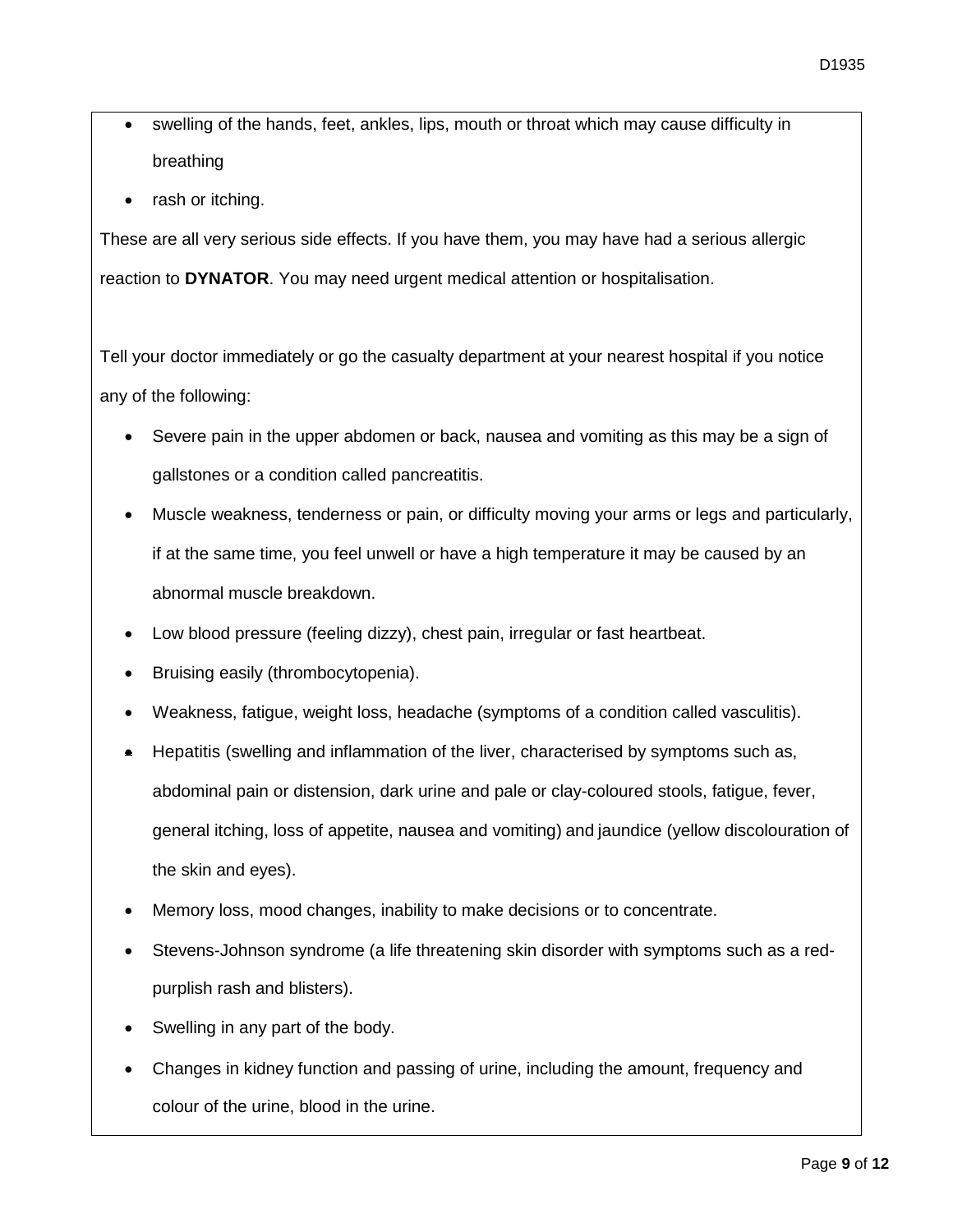- Fainting (syncope).
- Low blood sugar (hypoglycaemia), high blood sugar (hyperglycaemia).
- Facial paralysis, increased infections.

These are all serious side effects. You may need urgent medical attention.

Tell your doctor if you notice any of the following:

Frequent side effects:

- Sleeplessness.
- Sinusitis, sore throat, nose bleeds.
- Headache.
- Pain or inflammation in the large and small joints or shoulder, bone

pain, tendon pain or swelling, tendon rupture, neck stiffness and pain.

Less frequent side effects:

- Nightmares.
- Diarrhoea, constipation, flatulence (wind).
- Weight gain, anorexia, increased appetite.
- Blurred vision.
- Ringing in the ears (tinnitus), deafness.
- Skin rashes or other skin conditions, such as flushing, hives, itching, dry skin, eczema, acne and hair-loss, to serious skin conditions causing blisters and peeling, tissue damage.
- Enlarged breasts in men.
- Flu-like symptoms (chills, difficult breathing, dizziness, fever, headache, muscle and bone pain, fatigue and shivering), abnormal physical weakness, lack of energy.

Side effects with unknown frequency:

• Anaemia, swelling of the lymph glands.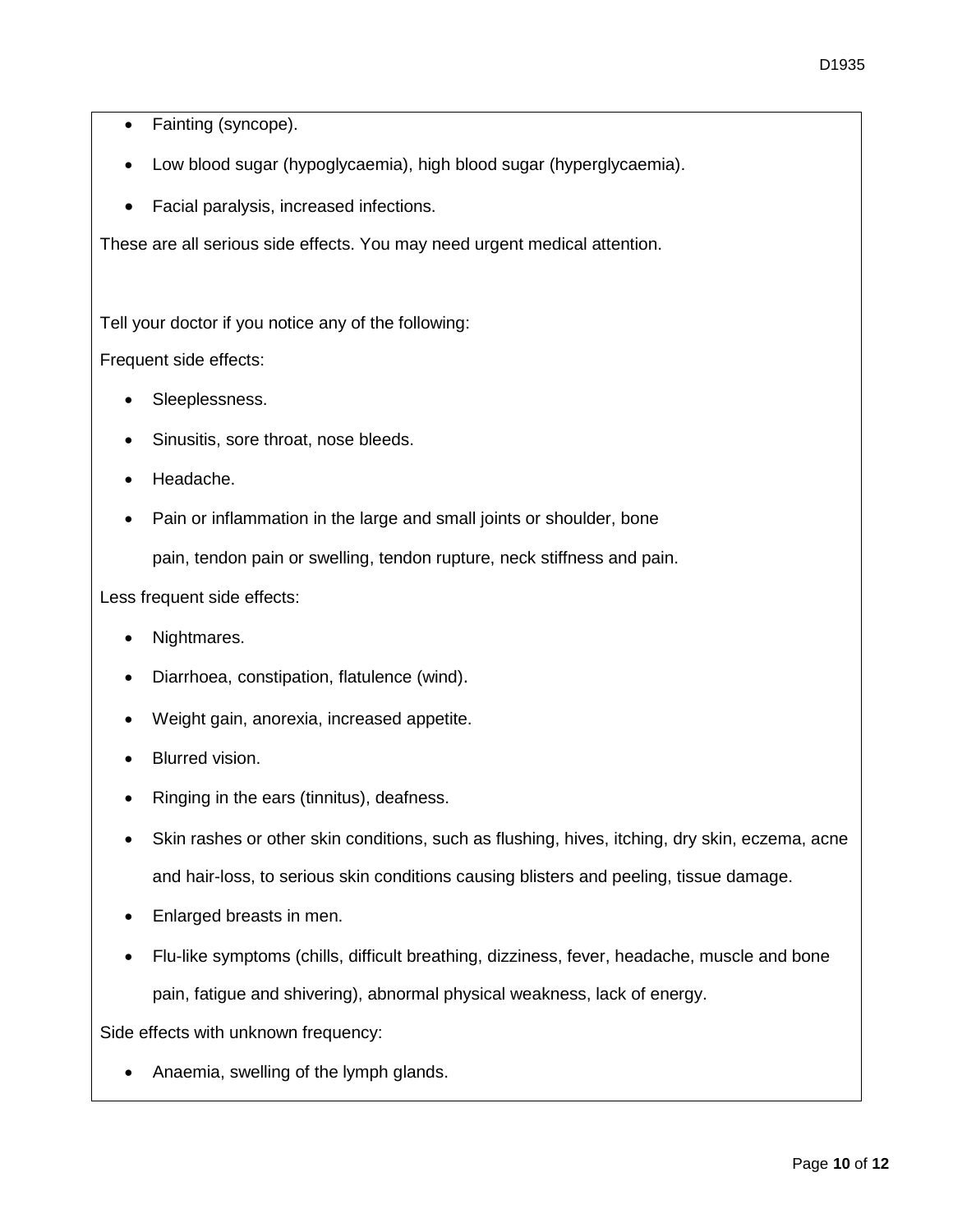- Peripheral neuropathy (damage to nerves outside the spinal cord, affecting the normal functioning of the body's organs and movement and/or feeling of sensation in the extremities, including your arms and legs).
- Muscle cramps, gout, arthritis.
- Depression, drowsiness.
- Nausea, vomiting, abdominal pain, heartburn, black tarry stools.
- Asthma, bronchitis, shortness of breath, chest infection, throat infection, nasal congestion.
- Tingling sensation in hands, feet or lips (pins and needles).
- Reduced sense of touch or sensation (numbness).
- Migraine, dizziness, taste loss, taste disturbances.
- Lazy eye, dry eyes, vision disturbances, glaucoma (increased pressure in the eye causing gradual loss of sight), bleeding in the eye.
- Sensitivity of the skin to sunlight (photosensitivity).
- Lumps in the breast, abnormal menstrual bleeding.
- Problems with sexual performance.
- Fatigue, fever, general feeling of discomfort or being unwell.
- Accidental injury.

If you notice any side effects not mentioned in this leaflet, please inform your doctor or pharmacist.

## **6. STORING AND DISPOSING OF DYNATOR:**

Store at or below 25 °C.

Protect from light and moisture.

Keep the blisters in the outer carton until required for use.

## **KEEP OUT OF REACH OF CHILDREN.**

Do not use the tablets after the expiry date printed on the label or container.

Return all unused medicine to your pharmacist. Do not dispose of unused medicine in drains or